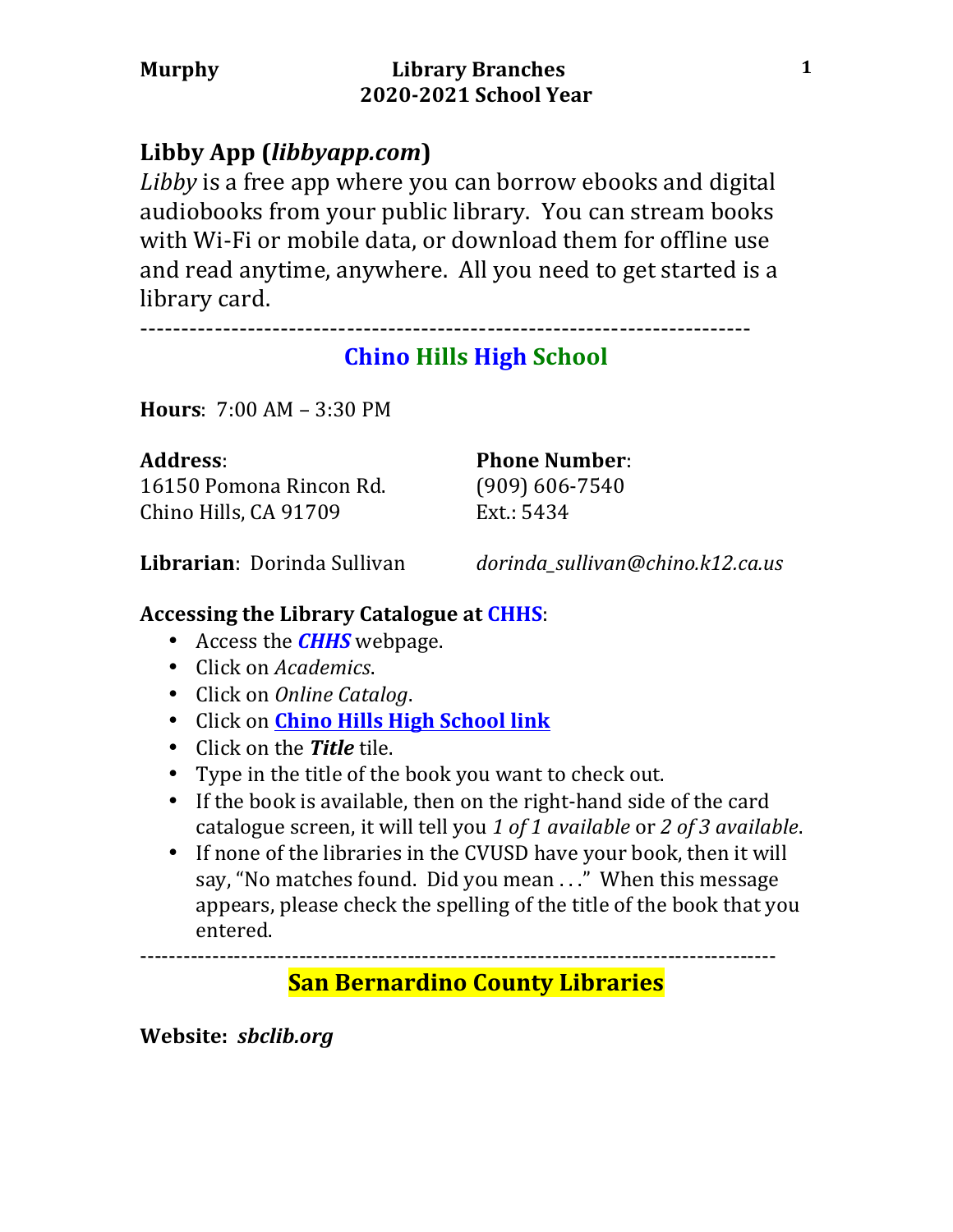### **Murphy** *Library Branches* **2020-2021 School Year**

*Please access this website. This website contains a catalogue that lists all* books in the San Bernardino County Library collection. Students may *order a book, and have it sent to a local library such as the Chino Branch* Library or the James S. Thalman Chino Hills Branch Library.

Moreover, this website is good about updating the hours for local public libraries. Oftentimes, local libraries do not update their changing hours of operation on their websites. Sometimes the hours change abruptly due to **COVID-19**.

-----------------------------------------------------------------------------------------

## **Library Card (how to obtain one)**

### **On-Line**:

- The best way to obtain a new library card is to go to the San Bernardino County Library website at http://www.sbclib.org/.
- Once at the website, click on the blue tab, "Get a Library Card", which is found on the right side of the screen. Read the *User Agreement* and click on "I agree to all terms and conditions."
- Follow the prompts and answer the questions.
- At the end of the application, hit **Submit** and write down the *PACREG#* shown at the end.
- Your application is valid for 30 days.
- During this time, a parent or guardian needs to go with you to the library to activate and receive your library card.
- You should bring your school I.D. and your parent/guardian needs to bring her driver's license and a piece of mail with her name and current address on it.
- Take the **PACREG number** to the *Cards & Accounts Desk* with your parent/guardian and the staff member can issue you your new library card.

## **In-Person**:

- In person is almost the same as the online version.
- The only difference is you will fill out the application at the library.
- Ask a staff member to show you how.

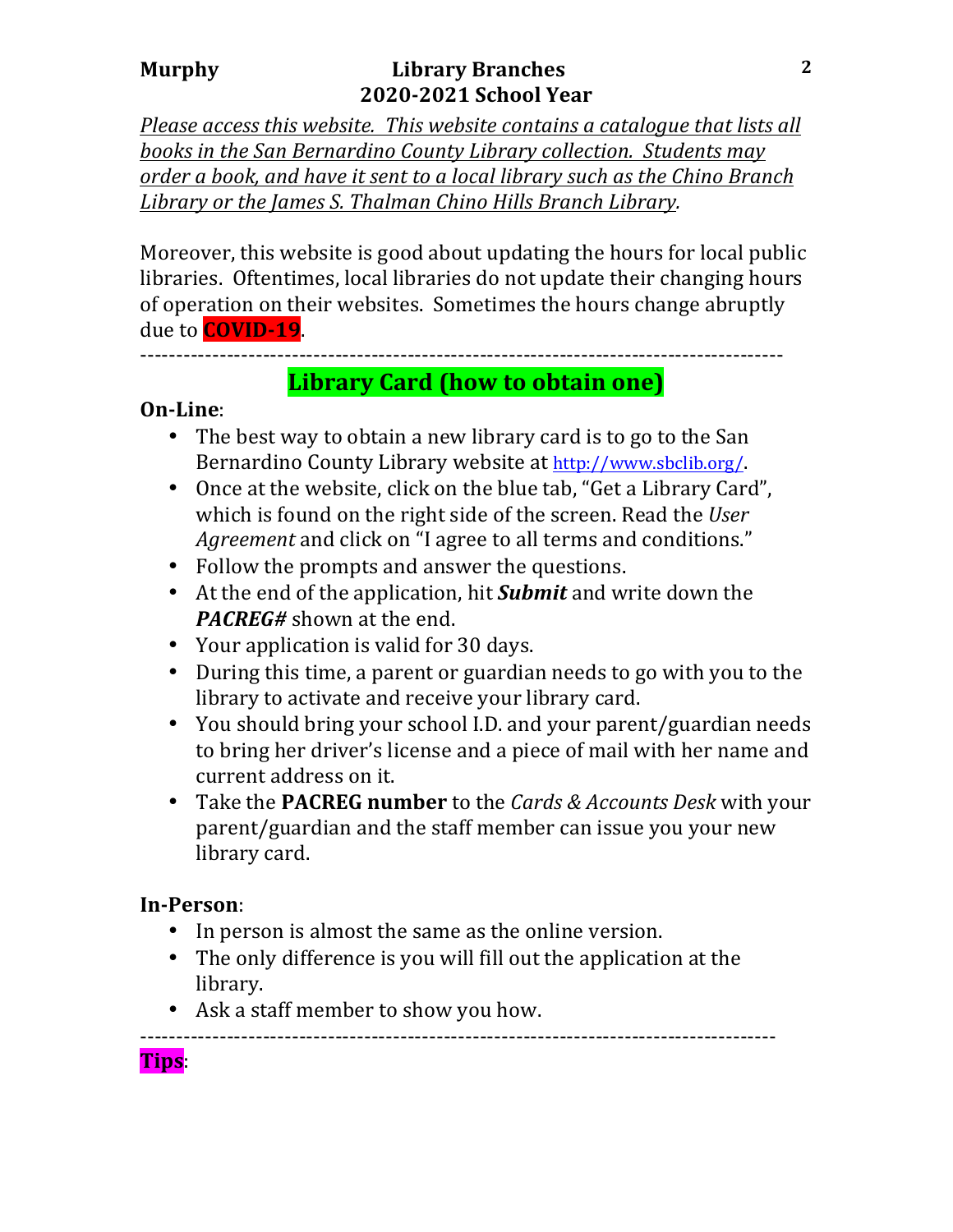## **Murphy** *Library Branches* **2020-2021 School Year**

- Please phone ahead before you visit a local library. The operational hours could have changed.
- Shop before you go to the library. Visit the San Bernardino County Library website at  $http://www.sbclib.org/$ . On the website you can search for the books you want, order the books you want to read (this is called placing a hold on a book), or, better yet, download immediately e-books to your phone, laptop or tablet.
- Books that you put on hold may take a few days or a few weeks to become available to you. It depends how many people have checked them out and how many copies of the book the library has.
- When using the website, if you are having trouble finding the book you want, call the library. A staff member can help you order books as well.
- Please call ahead to determine if the library has reached its maximum occupancy (**COVID-19 restrictions**).

----------------------------------------------------------------------------------------

## **Chino Branch Library**

### **Hours**:

Tues., Wed. & Thur. 11:00 AM – 6:00 PM Sat. 9:00 AM – 4:00 PM Mon., Fri. & Sun. Closed

13180 Central Ave (909) 465-5280 Chino, CA 91710-4125

## **Address: Phone Number:**

### **Branch Manager:** Griselda Flores

Email: *Griselda.flores@lib.sbcounty.gov*

## **Library Protocol**:

- A mask is required.
- One's temperature will be taken before entry into the library.
- Library patrons may only stay for one hour.
- Only **40 people** in the library at any given time.
- It is a good idea to call before visiting the Chino Branch library.

## **Special Service**: